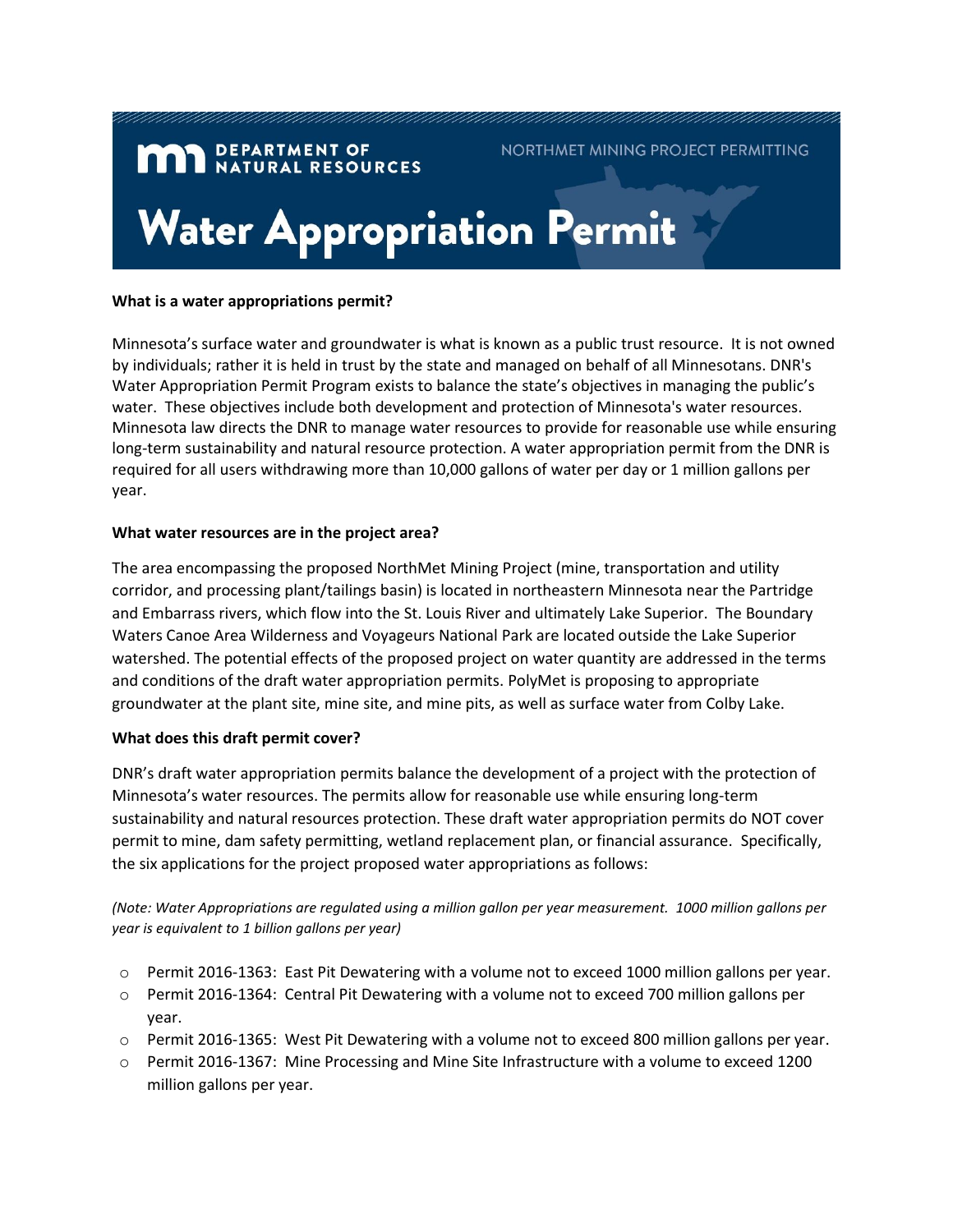- o Permit 2016-1369: Mine Processing and Plant Site Infrastructure with a volume not to exceed 675 million gallons per year.
- o Permit 2017-0260: Colby Lake for Mine Processing Make-up Water with a volume not to exceed 1800 million gallons per year.

## **What are the expected effects on water quantity and do the terms and conditions of these permits address those?**

The proposed NorthMet project would not have a substantial effect on water quantity or stream flow. The water needed for processing at the Plant Site would primarily be provided by using water that would be pumped from the Mine Site (i.e., water generated by dewatering the mine pits, which would be needed to facilitate mine operations) and reusing water from the tailings basin pond. As a contingency measure, any shortfall in water requirements would be made up by withdrawing water from Colby Lake using an existing pump station and pipeline. The permit would allow for an average annual volume of makeup water to be drawn from Colby Lake between 260 and 1,760 gallons per minute (gpm), with an average annual demand of 760 gpm. PolyMet would install and operate a system to capture at least 90 percent of the groundwater seepage at the tailings basin and the permanent waste rock stockpile at the Mine Site. PolyMet would discharge treated water to augment the decreased flow from the tailings basin to several tributary streams to the Embarrass River, as well as at Second Creek in the Partridge River watershed.

## **What factors does DNR consider in evaluating a water appropriation permit applications?**

The purpose of a water appropriation permit is to manage water resources to provide for reasonable use while ensuring long-term sustainability and natural resource protection. The evaluation considers the details of the hydrologic and hydraulic impacts and effects of the operation on the watersheds, including changes in basins, water courses, and groundwater systems. The review includes consideration of the potential impacts of an appropriation on issues such as stream flow, surface water interaction, fish and wildlife, and the potential for impacts to other groundwater users. A permit sets limits on the rate and volume of the appropriation, long term monitoring requirements, and reporting requirements.

## **When and how can the public comment?**

Written public comments are being accepted in from August 11, 2017 until September 12, 2017. You can submit your comments as follows:

By email to: [NorthMetPermitting.DNR@state.mn.us](mailto:NorthMetPermitting.DNR@state.mn.us) By mail to:

- o MN Department of Natural Resources
- o ATTN: PolyMet NorthMet Project
- o 500 Lafayette Road N., Box 45
- o St. Paul, MN 55155-4045

Please include the words "NorthMet Water Appropriation" in the title of your comment email or letter.